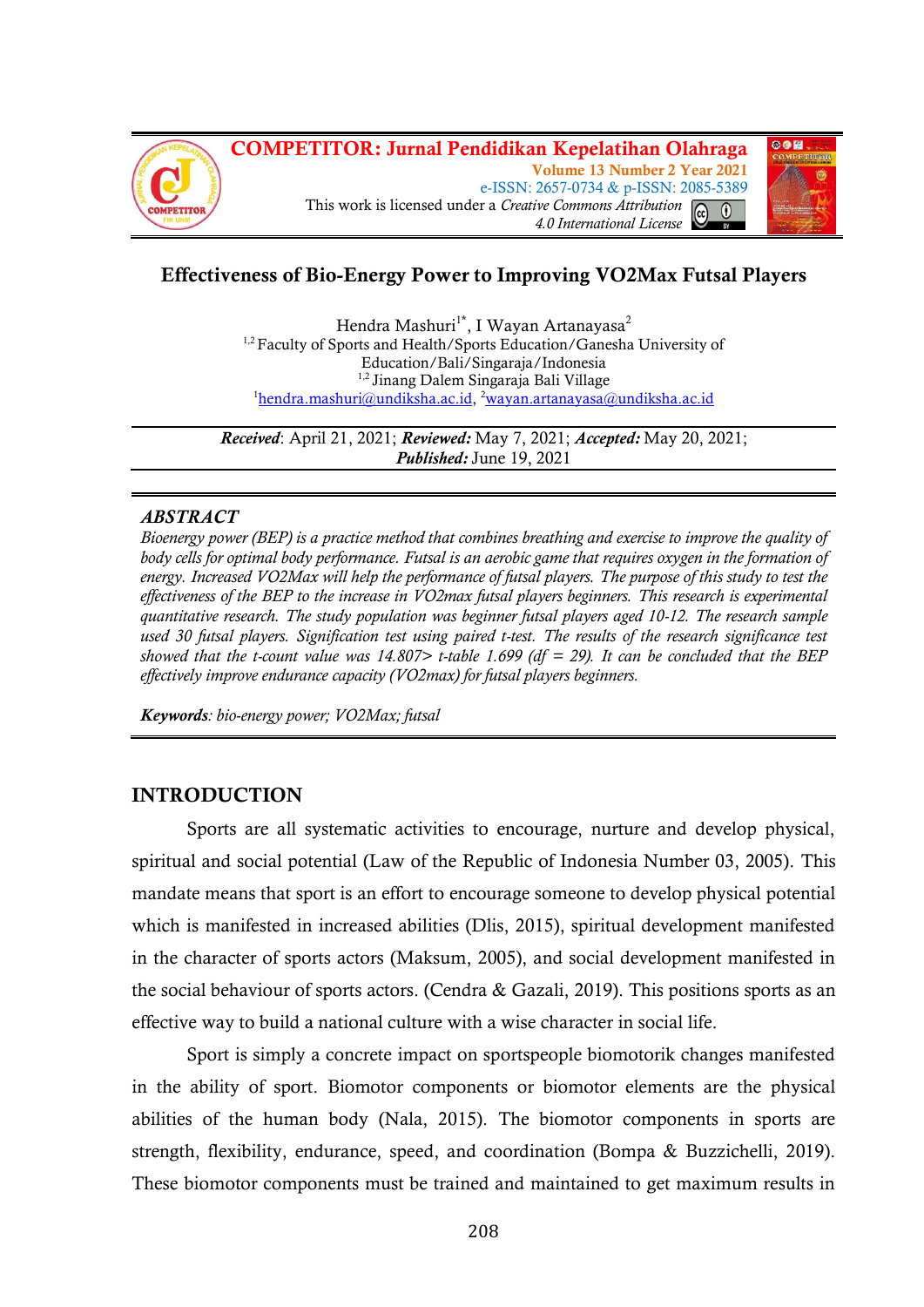physical activity (Santika, 2017). The needs of the biomotor components for each sport are different, depending on the rules of the game and the form of the sport. However, endurance is a basic component needed by all sportsmen, given that sportsmen must do physical activity for a relatively long time (Mashuri, 2017). Therefore, training to improve and develop physical conditions (endurance) is needed (Mashuri et al., 2019).

Endurance is a state of the body that can complete sports activities without experiencing excessive fatigue (Bompa & Buzzichelli, 2019; Mashuri, 2017). Endurance is often associated with physical fitness which can be seen from cardiorespiratory endurance. Cardiorespiratory endurance is a description of the ability of the cardiovascular and respiratory systems to meet the oxygen needs of muscles used during physical activity without experiencing excessive fatigue after completing these activities (Anggraeni & Wirjatmadi, 2019; Dewi & Muliarta, 2016). The cardiovascular system functions to supply oxygen to tissues that are used for muscle contraction during physical activity (Penggalih, Sofro, Solichah, Niamilah, & Nadia, 2019). Blood that carries oxygen will be pumped by the heart in greater amounts so that the amount of oxygen circulated is also greater during physical activity. The respiratory system tries to provide oxygen to body cells and excrete carbon dioxide (Penggalih et al., 2019). The respiratory system is characterized by the exchange of air to and from the lungs, diffusion of oxygen and carbon dioxide, and the transport of oxygen and carbon dioxide to and from the lungs. The cardiovascular and respiratory systems are closely related to the supply and distribution of oxygen used in physical activities.

Cardiovascular and respiration systems will affect the performance of the body's endurance in physical activity. A common measurement of body performance (endurance) is to determine the maximum oxygen volume (VO2Max). VO2Max is the maximum amount of oxygen circulated and used per minute when the body performs maximum physical activity (Anggraeni & Wirjatmadi, 2019; Penggalih et al., 2019). The VO2Max value is influenced by the cardiovascular system, the respiratory system, and skeletal muscle. In the cardiovascular system, it is related to the distribution of oxygen bound to haemoglobin which is used in skeletal muscles so that muscle contraction occurs during physical activity. The respiration system reflects the system of air uptake and exchange of oxygen and carbon dioxide.

VO2Max is also often referred to as aerobic capacity which means the maximum physiological activity that can be carried out by a person as measured by their oxygen consumption (Dewi & Muliarta, 2016). VO2Max determines how intense a person can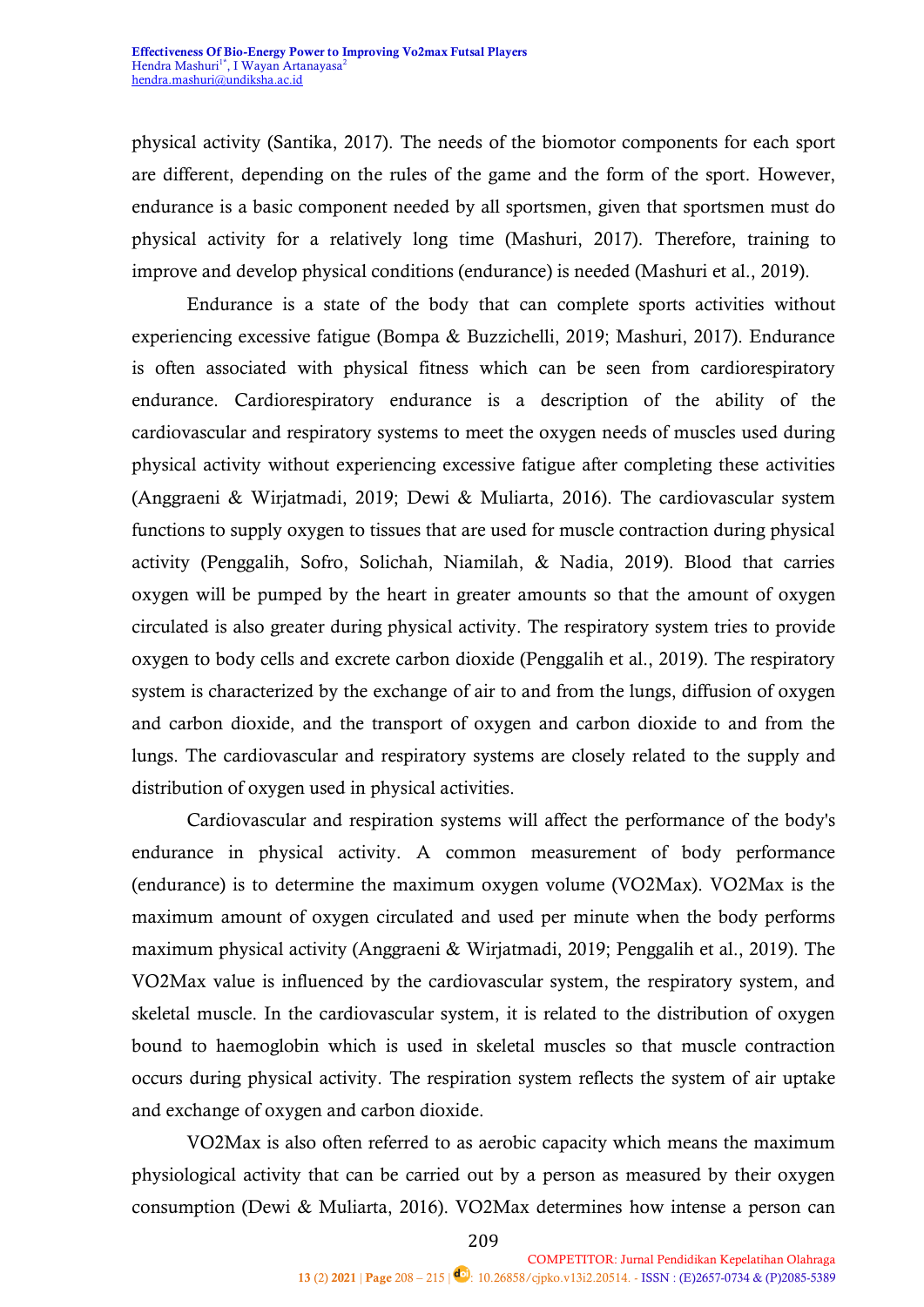do physical activity and is considered the best measure of the capacity of the cardiorespiratory system (Rodriguez, 2014). Thus VO2Max can provide endurance performance values in physical activity because endurance performance depends on the body's ability to take in and utilize oxygen to produce energy (Beck, Kipp, Byrnes, & Kram, 2018). Therefore, endurance performance needs to be improved by training methods related to cardiorespiratory.

Bio Energi Power (BEP) offers a method of breathing exercises. BEP is a form of combined exercise and breathing exercises designed based on a medical theory to generate self-healing and optimize the body's metabolism. The human body can heal itself when sickness occurs, doctors only provide stimulation for the healing process (Sinya, 2007). Through movement and breathing, it will create physiological effects or body adaptations that stimulate several enzymatic chemical reactions in the body to emphasize homeostasis and oxidation of various food sources to maintain a sustainable energy supply (Abdurrahmat, 2006).

Physical activity by combining breathing and movement can cause hypoxia in the lungs, blood and body tissue cells, especially active muscle cells, and excess carbon dioxide (hypercarbia) (Nugroho, n.d .; Tapo & Bile, 2020). This process will make the body's cells suffer from a lack of oxygen, lack of oxygen in the cells will result in cells getting better when conditions are normal or oxygen is sufficient. Hypoxic and hypercarbia conditions that occur can stimulate various work systems in the body ranging from the nervous system, cardiorespiratory system to the body's general work system to work more optimally.

Breathing exercises make the respiratory system function optimally by controlling the intake of oxygen. This control will cause air exchange to become obstructed and as a result, oxygen levels in the lungs and blood are lower. This has an impact on the supply of oxygen to body cells, muscles and body function experiencing a hypoxic exercise response (Giriwijoyo & Sidik, 2013). This process can increase lung volume, clear secretions, improve gas exchange, control shortness of breath, increase exercise capacity and reduce pressure in the form of a relaxation response (Solomen & Aaron, 2015).

BioEnergy Power (BEP) is a combination method of breathing and exercise to benefit from the breath training process combined with exercise. This combination is believed to be able to increase the endurance ability (VO2Max) of sports players. The BEP method consists of three moves, each of which has different movements with different breathing techniques. The three moves will be adjusted to the intensity of each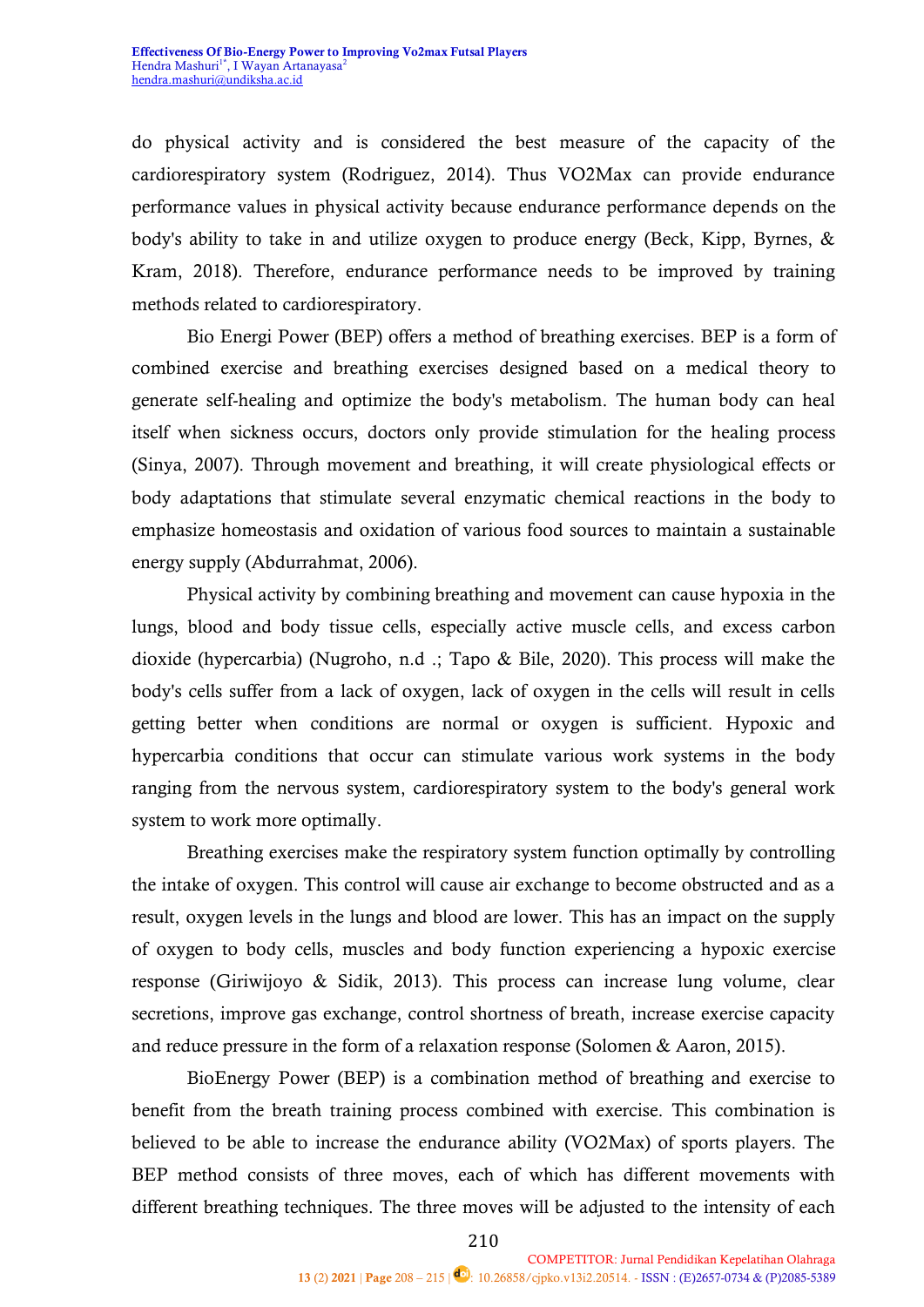person. So the length of holding your breath varies between people. However, usually, BEP is done in groups with one person as the leader who demonstrates and regulates the intensity of the breath and the number of movements.

Introduction typed in large letters [font *Calisto MT* 13 bold]. The introduction contains the background to overcome a problem, the urgency and rationalization of activities, literature review, problem-solving plans, activity objectives, and hypothesis [Font *Calisto MT* 12, justified, 1.5 spaces]. Articles are typed in Microsoft Office Word format. By using on A4 paper. Paper format 3-3-2-2 (left-top-right-bottom).

### **METHOD**

This study uses a quantitative approach with a quasi-experimental comparative research type. The research design used was a randomized pre-test post-test design. The population of this study were beginner futsal players aged 10-12 years. Samples were taken randomly consisting of 30 futsal players. The treatment given to the sample was BEP training three times a week with an intensity of 60% -80%. The research instrument was the VO2Max test by running 1600 m which was formulated with the Daniel Racing Formula (Daniels, 2005). The data analysis technique used is the t-test.

# **RESULTS AND DISCUSSION**

Based on the results of a fitness test by running 1600 m and the Daniel Racing Formula, data on VO2Max from futsal players is obtained which is described as follows.

|           | <b>Pre-Test</b> | Post-Test | $\mathbf{D}$ |
|-----------|-----------------|-----------|--------------|
| Average   | 17,664          | 22,726    | 5,062        |
| Max       | 20,58           | 26,89     | 8,16         |
| Min       | 15,42           | 19,13     | 1,46         |
| Varians   | 2,31            | 7,59      | 4,02         |
| <b>SD</b> | 1,52            | 2,76      | 2,01         |

**Table 1.** Description of VO2Max data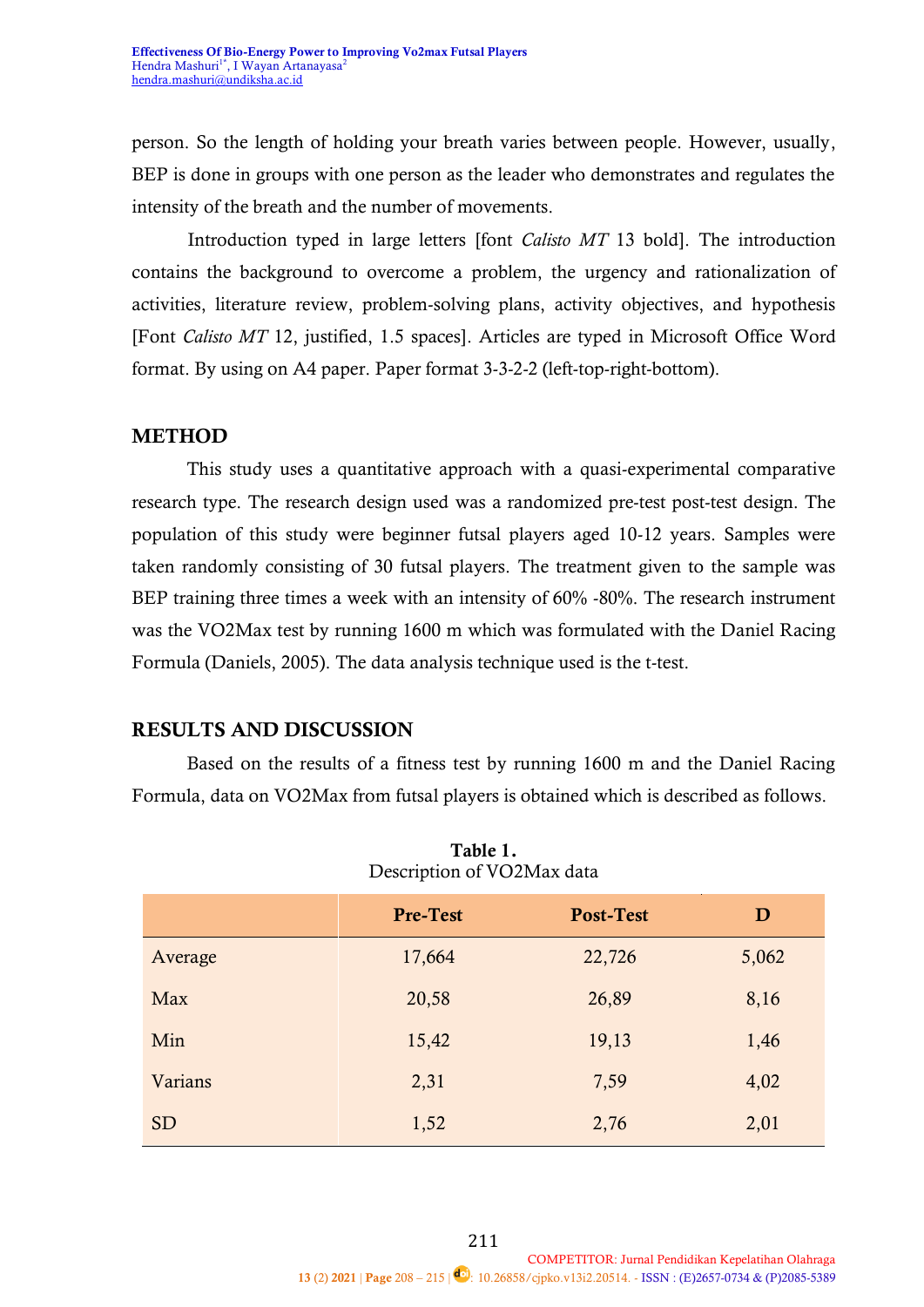**Effectiveness Of Bio-Energy Power to Improving Vo2max Futsal Players** Hendra Mashuri<sup>1\*</sup>, I Wayan Artanayasa<sup>2</sup> [hendra.mashuri@undiksha.ac.id](mailto:hendra.mashuri@undiksha.ac.id)





Based on the description of VO2Max data, it can be seen that the pre-test results show that the VO2Max average of beginner futsal players is  $17.664$  (SD = 1.52) with the highest value of 20.58 and the lowest of 15.42. Meanwhile, after being given BEP treatment, the post-test results showed that the VO2Max average of beginner futsal players was  $22.726$  (SD = 2.76) with the highest score of 26.89 and the lowest was 19.13. The difference between the pre-test and post-test scores is calculated for each futsal player.

After knowing the mean and SD values, test the statistical significance with the ttest. Paired t-test was used to test for changes in the dependent variable (VO2Max) in the group. The results of the paired t-test analysis are as follows.

| The results of the t-test significance |         |                       |        |              |  |
|----------------------------------------|---------|-----------------------|--------|--------------|--|
|                                        | Mean    | <b>Std. Deviation</b> | т      | Information  |  |
| VO <sub>2</sub> M <sub>ax</sub>        | 5.06667 | 1.87420               | 14.807 | Significance |  |

**Table 2.**

The result of paired t-test shows the value of t count  $14.807$  t table 1.699 (df = 29) so that the mean difference of VO2Max pre-test and post-test is significant. Thus, training using bioenergy power can increase VO2Max for beginner futsal players.

Bioenergy power (BEP) is an exercise that combines breathing and exercise to improve endurance performance (VO2Max). Breathing is commonly referred to as controlling breathing, which means controlling the amount of oxygen that enters to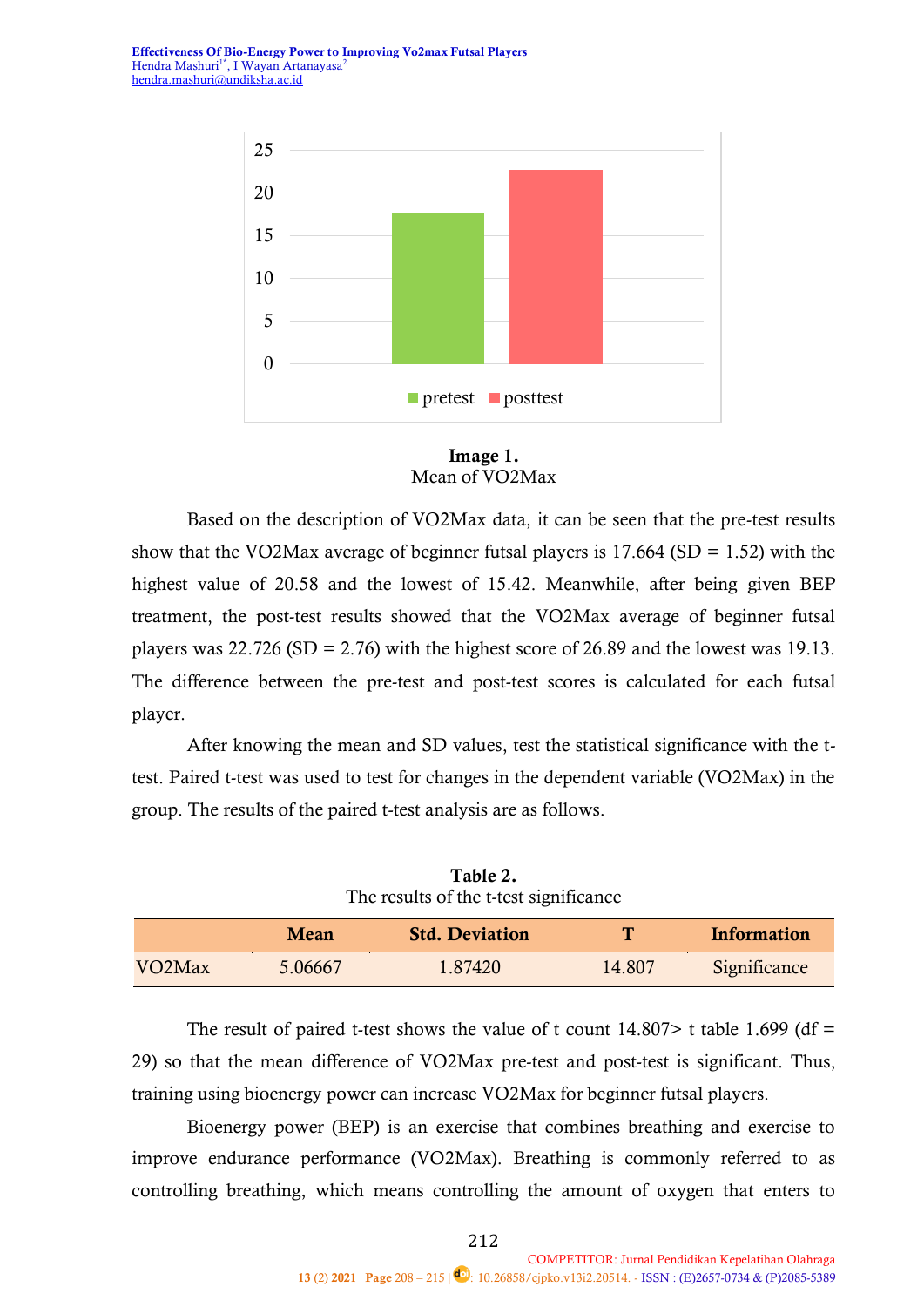increase energy intensity by reducing the oxygen supply, which means that you have to be stronger in controlling your breathing (Giriwijoyo & Sidik, 2017). Exercise in BEP is adjusted to the direction of the breath because it is related to the breathing process that involves the diaphragm, lungs, and other parts of the breath.

BEP using a combination of methods if the breath and if motion is essentially a body for healing energy utilization (increased function of body cells) (Nugroho, 2009). Efforts to improve endurance performance (VO2max) can be done by improving the function of body cells through the control of breathing.

Based on the research results, the BEP can significantly increase endurance performance (VO2max) futsal players beginners. BEP training process to control breathing futsal players beginners. This control aims to inhibit air exchange in the lungs which results in the oxygen content in the lungs and blood being reduced / lower than the resting state. This condition raises the supply of oxygen in the body's cells to become low. Thus, it can create training conditions in all cells of the body that is comprehensive (Giriwijoyo & Sidik, 2017). The training of these body cells will improve the quality of cell function as a whole.

BEP is an exercise method that seeks to improve the quality of the smallest components in the body, namely cells by using the principles of hypoxia and hypercarbia. The improvement in the quality of cells that support endurance performance (VO2Max) is directly proportional to the increase in control of respiratory strength. The stronger it is to control breathing, the better the quality of the cells that support the cardiorespiratory system.

Futsal is an aerobic sport that requires oxygen in the process of building energy. The game of futsal requires endurance performance (VO2Max) in its game (Glänzel et al., 2020). The increase in VO2Max with a combination method of breathing and exercise is proven by Sudrajat & Nisa (2016) which shows that regular breathing and exercise will increase the maximum volume of oxygen (VO2Max), strengthen the respiratory muscles so that the working power of the heart muscle and other muscles become better. The impact in futsal games is an increase in VO2Max for futsal players and an increase in the ability of the heart to pump blood throughout the body so that it will improve the quality of active muscles in futsal games.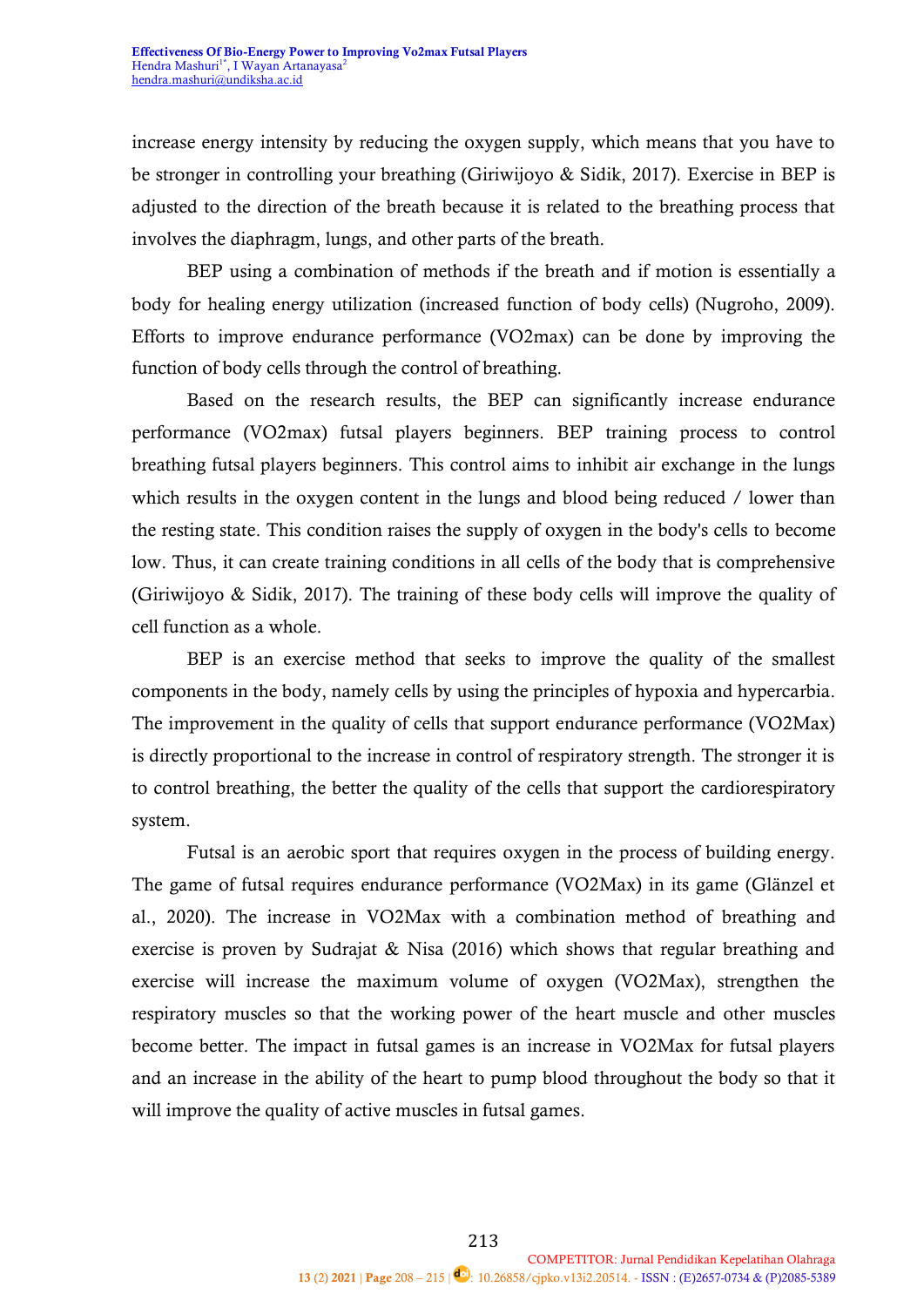#### **CONCLUSIONS AND SUGGESTIONS**

Based on data analysis and discussion, it can be concluded that Bio-Energy Power (BEP) is effective in increasing the endurance ability (VO2Max) of novice futsal players. BEP can be a training alternative for coaches to increase VO2Max for futsal players.

It is suggested that there will be research on bio-energy power for other aerobic sports and to improve the fitness of school students so that bio-energy power can be included in physical education learning.

#### **REFERENCES**

Abdurrahmat, A. S. (2006). Bioenergi dalam Olahraga. *Jurnal Sainstek*, *1*(3).

- Anggraeni, L., & Wirjatmadi, R. B. (2019). Status Hemoglobin, Kebiasaan Merokok, dan Daya Tahan Kardiorespirasi (VO2Max) Pada Atlet Unit Kegiatan Mahasiswa Bola Basket. *Media Gizi Indonesia*, *14*(1), 27–34.
- Beck, O. N., Kipp, S., Byrnes, W. C., & Kram, R. (2018). Use Aerobic Energy Expenditure Instead of Oxygen Uptake to Quantify Exercise Intensity and Predict Endurance Performance. *Journal of Applied Physiology*, *125*(2), 672–674.
- Bompa, T. O., & Buzzichelli, C. A. (2019). *Periodization Theory and Methodology of Training* (Sixth Edit). Champaign IL: Human Kinetics Publisher Inc.
- Cendra, R., & Gazali, N. (2019). Intensitas Olahraga Terhadap Perilaku Sosial. *Media Ilmu Keolahragaan Indonesia*, *9*(1), 13–17.
- Daniels, J. (2005). *Daniels Running Formula* (2nd Edition). Leeds, UK: Human Kinetics Publisher Inc.
- Dewi, A. A. F., & Muliarta, I. M. (2016). Daya Tahan Kardiorespirasi Siswa Pemain Basket Sekolah Menengah Atas di Kota Denpasar Lebih Baik dari pada Siswa Bukan Pemain Basket. *E-Jurnal Medika*, *5*(4), 1–7.
- Dlis, F. (2015). *Sosiologi Olahraga*. Malang: Wineka Media.
- Giriwijoyo, H. S., & Sidik, D. Z. (2013). *Ilmu Kesehatan Olahraga*. Bandung: PT Remaja Rosdakarya.
- Giriwijoyo, H. S., & Sidik, D. Z. (2017). *Ilmu Kesehatan Olahraga* (Edisi Keti). Bandung: PT Remaja Rosdakarya.
- Glänzel, M. H., Geremia, J. M., Couto, A. N., Nepomuceno, P., da Rocha, G. G., Pohl, H. H., & Reckziegel, M. B. (2020). Comparison of aerobic performance indicators of soccer and futsal athletes. *Revista Brasileira de Medicina Do Esporte*, *26*(6), 513– 516. [https://doi.org/10.1590/1517-8692202026062019\\_0015](https://doi.org/10.1590/1517-8692202026062019_0015)